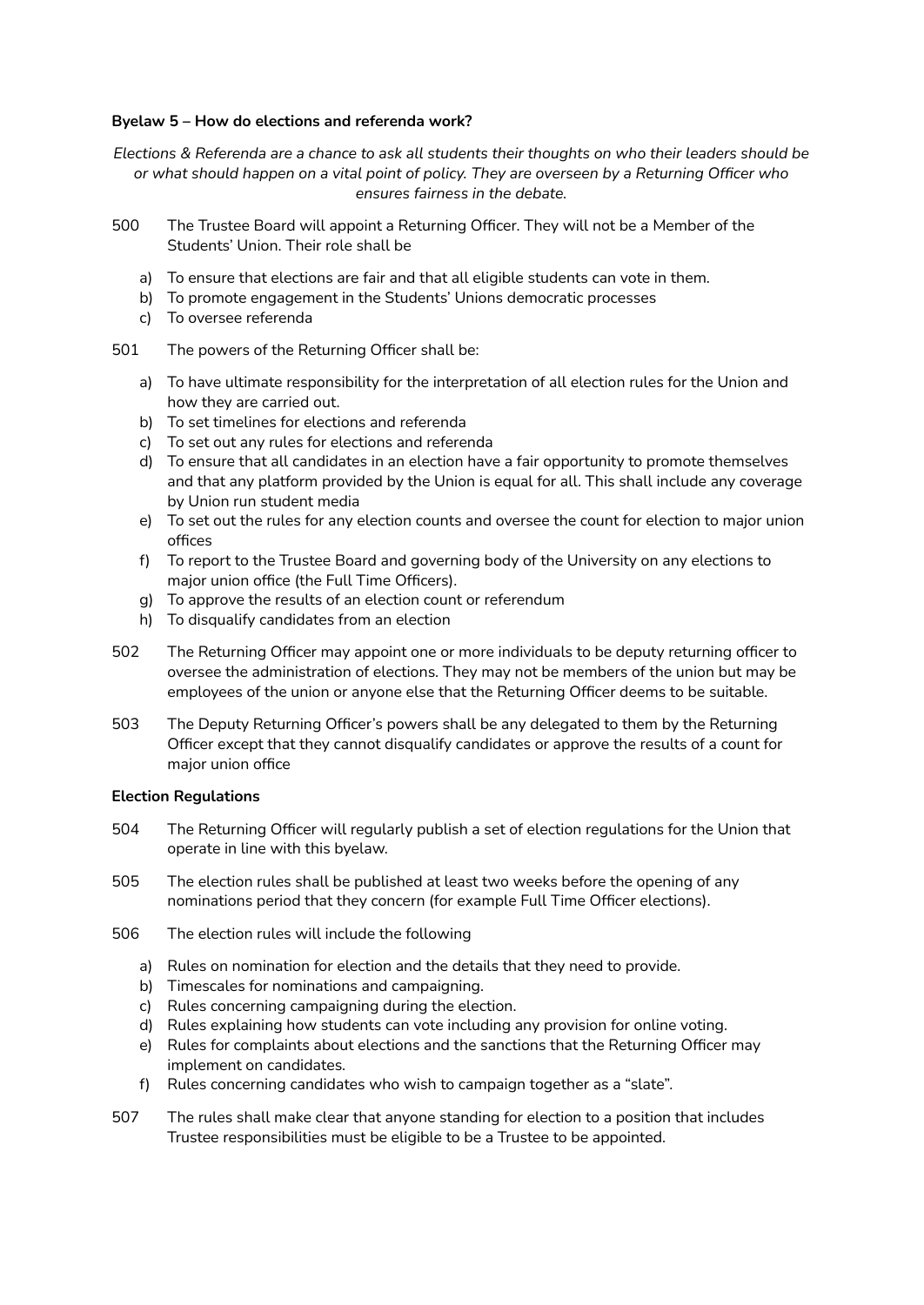- 508 The timescale for elections to Full Time Officer positions shall conclude by the end of March each year.
- 509 The voting method used shall be a transferable vote method and include an option for "Re-open Nominations".
- 510 Candidates for election may be held responsible for the conduct of their campaigning team if the Returning judges that they were or should have been aware of an activity during the election period.
- 511 As well as the election rules outlined above, candidates will be subject to the general rules of the Union, the university and any local or national laws. Should any of these be broken by a candidate or their team then the candidate may be disqualified.

## **Complaints**

- 512 Any complaints about an election must be received in writing and be received no less than 2 hours after the close of voting. Where possible complaints should be raised within 24 hours of the action that is being complained about.
- 513 The election count will not be declared until all complaints relating to that election are resolved.
- 514 The Returning Officer's judgement on elections shall be final and without an Appeal. Students may raise a concern about the Union under the 1994 Education Act if they wish.

## **Referenda**

- 515 Referenda are votes which are open to the entire student body for them to decide on a specific question.
- 516 With the exception of a vote of no confidence in a Trustee or elected representative, a referendum shall be held to debate any issue by
	- a) a Secure Petition signed by 2% of members in accordance with Articles or
	- b) a simple majority vote of the Trustee Board or
	- c) a simple majority vote of Student Council.
- 517 The quorum for a referendum will be set by the Returning Officer but shall not be less than 2% or more than 5%.
- 518 The regulations for the Referendum shall be set by the Returning officer but shall include
	- a) A notice period of the referendum of at least 14 days
	- b) Provision held by secret ballot outlining the process for voting including how many days it shall be open for.
	- c) The date and time where the count will take place and how the result will be publicised.
	- d) The procedure for submitting complaints and how they will be dealt with.
- 519 To trigger a motion of no confidence in a Trustee or elected Officer by a Secure Petition will require signatures of at least 4% of members in accordance with Articles and will only be valid if at least 4% of members vote.
- 521 There will be an Appeals process concerning the outcome of the referenda and the conduct of the Returning Officer. Appeals should be submitted to the Board of Trustees no later than 5 days following receipt of a response from the Returning Officer. The Board's decision is final.

## **Changes to Articles**